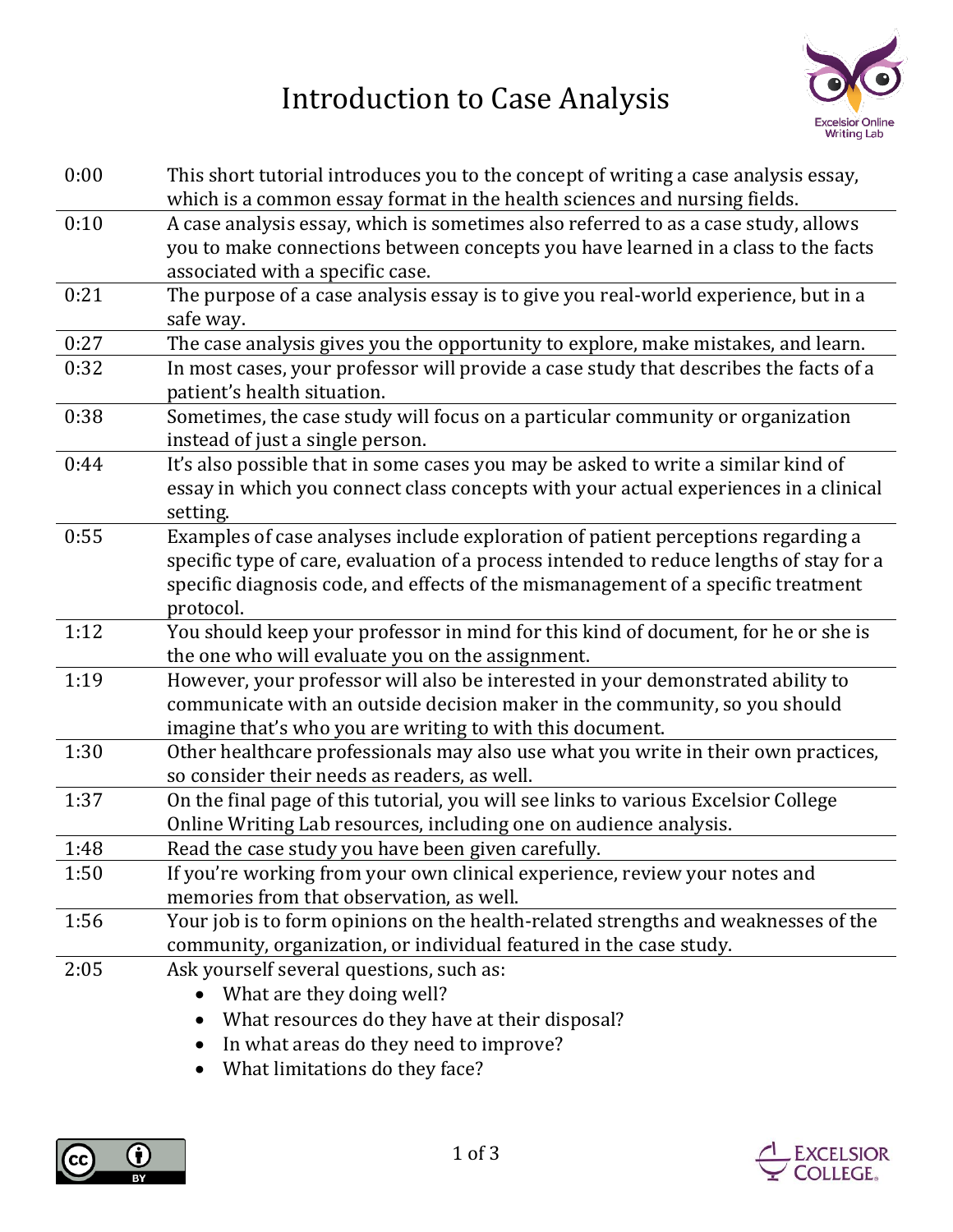| 2:18 | The process of examining the facts of the case carefully to discern strengths and<br>weaknesses is called analysis, which involves taking something whole and seeing it                                                                                                                                                                                         |
|------|-----------------------------------------------------------------------------------------------------------------------------------------------------------------------------------------------------------------------------------------------------------------------------------------------------------------------------------------------------------------|
|      | for its parts.                                                                                                                                                                                                                                                                                                                                                  |
| 2:28 | If you don't take the time to examine the parts individually, the whole may not<br>make complete sense.                                                                                                                                                                                                                                                         |
| 2:35 | Once you reach some conclusions in response to these questions, you need to use<br>what you have learned in class or what you have discovered via outside research to<br>make evidence-based recommendations for how the object of the case study can<br>capitalize on their strengths to improve upon their weaknesses.                                        |
| 2:52 | This is the main purpose of your case analysis essay.                                                                                                                                                                                                                                                                                                           |
| 2:55 | The process of linking learned knowledge to case facts is called synthesis, for you<br>are bringing together, or synthesizing, information to arrive at a new<br>understanding.                                                                                                                                                                                 |
| 3:07 | Since this is an essay assignment, your document should include an introduction,<br>body, and conclusion sections.                                                                                                                                                                                                                                              |
| 3:15 | Your introduction should provide a complete, objective, and accurate summary of<br>the facts of the case study.                                                                                                                                                                                                                                                 |
| 3:21 | Who does it focus on?                                                                                                                                                                                                                                                                                                                                           |
| 3:22 | What key facts does it present?                                                                                                                                                                                                                                                                                                                                 |
| 3:24 | What conclusions does it draw?                                                                                                                                                                                                                                                                                                                                  |
| 3:26 | What recommendations does it make, if any?                                                                                                                                                                                                                                                                                                                      |
| 3:29 | Following the summary, you should provide a thesis statement in which you state<br>the main purpose of your essay.                                                                                                                                                                                                                                              |
| 3:35 | Your body paragraphs should present logically organized responses to the<br>questions that naturally stem from your thesis.                                                                                                                                                                                                                                     |
| 3:42 | For example, if your thesis says "XYZ organization should take steps A, B, and C in<br>order to leverage their strengths to allow them to improve upon their weaknesses"<br>then your readers would likely ask themselves the following questions: "Why<br>should XYZ organization take these steps?" or "How would these steps help XYZ<br>make improvements?" |
| 4:04 | Each section of your body should provide an evidence-based response to such<br>questions.                                                                                                                                                                                                                                                                       |
| 4:09 | Keep in mind, too, that body paragraphs should begin with topic sentences and<br>transitions should be used between paragraphs to help readers see the relationship<br>between each of your main points.                                                                                                                                                        |
| 4:20 | Your conclusion should remind your readers of what your recommendation has<br>been and it should also summarize the main points of support that you have offered<br>in the body of your essay to defend your recommendation.                                                                                                                                    |
| 4:32 | Because this is an academic essay, as opposed to a clinical document of some kind,<br>you should format your document according to APA guidelines, and you should use<br>semi-formal academic writing style.                                                                                                                                                    |